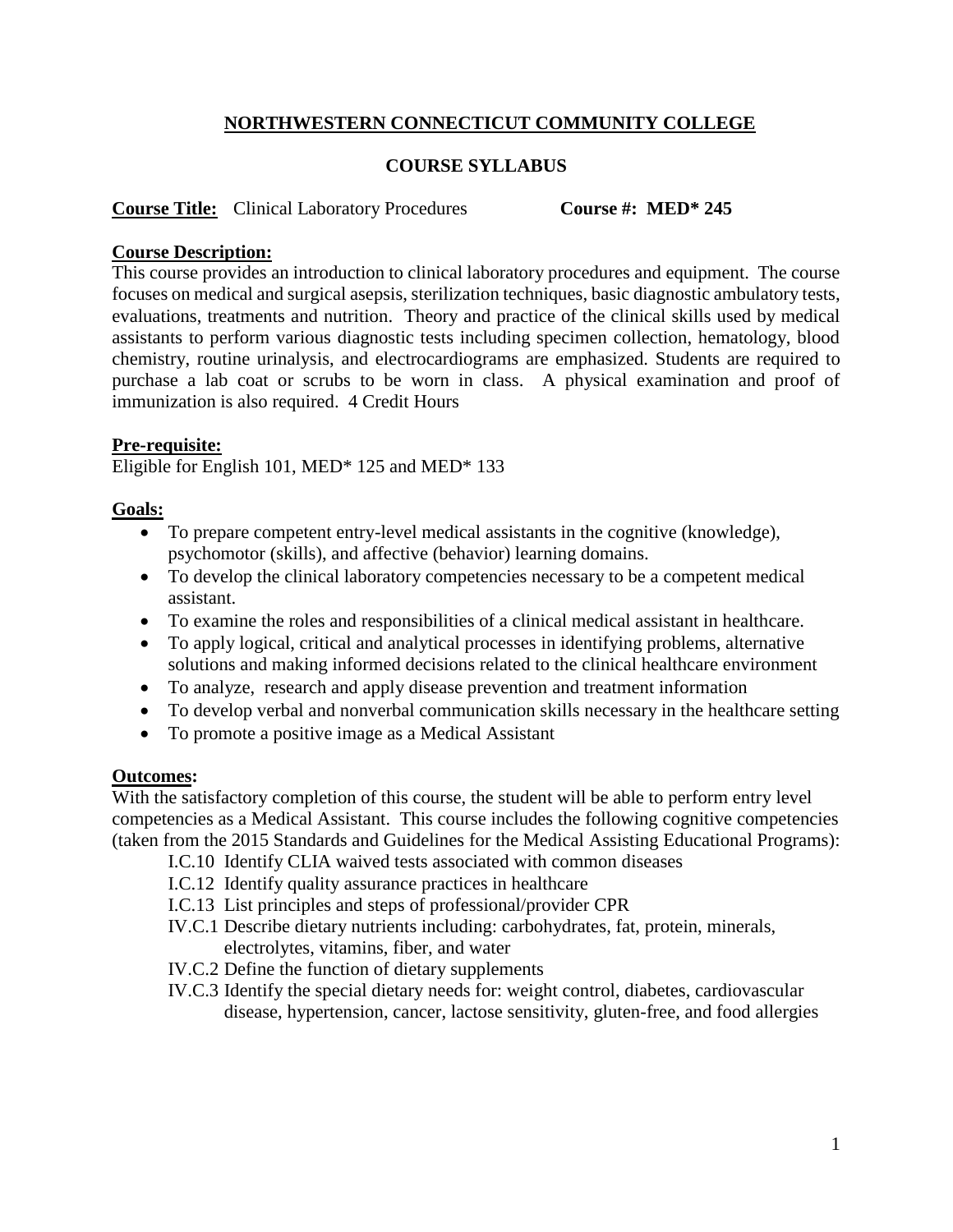This course also includes the following psychomotor and affective competencies (taken from the 2015 *Standards and Guidelines for the Medical Assisting Educational Programs*):

- I.P.2 Perform: EKG, venipuncture, capillary puncture, pulmonary function testing
- I.P.8 Instruct and prepare a patient for a procedure or a treatment
- I.P.10 Perform a quality control measure
- I.P.11 Obtain specimens and perform: CLIA waived hematology, CLIA waived chemistry, CLIA waived U/A, CLIA waived immunology test, CLIA waived microbiology test
- I.A.2 Incorporate critical thinking skills when performing patient care
- I.A.3 Show awareness of a patient's concerns related to the procedure being performed
- II.P.2 Differentiate between normal and abnormal test results
- II.P.3 Maintain lab test results using flow sheets
- III.P.4 Prepare items for autoclaving
- III.P.5 Perform sterilization procedures
- III.P.6 Prepare a sterile field
- III.P.7 Perform within a sterile field
- III.P.8 Perform wound care
- III. P 9 Perform dressing change
- III.P.10 Demonstrate proper disposal of biohazardous material: sharps and regulated wastes
- IV.P.1 Instruct a patient according to patient's special dietary needs
- IV.A.1 Show awareness of patient's concerns regarding a dietary change
- V.A.4 Explain to a patient the rationale for performance of a procedure
- XII.A.1 Recognize the physical and emotional effects on persons involved in an emergency situation
- XII.A.2 Demonstrate self-awareness in responding to an emergency situation

## **Types of Assessments meeting Core Competencies**

Demonstration of skills/competencies Online interactive adaptive activities using McGraw Hill LearnSmart Online interactive McGraw Hill ActivSim skill & patient interaction simulations

- Online Quizzes and Discussion Board
- Unit tests, Midterm and Final exams

Practical Final: A "live" comprehensive simulation to pull it all together. The final practical will include the Cognitive, Psychomotor and Affective content covered in this course. A nonstudent patient volunteer will role play various common scenarios with the student. The student brings the patient from the waiting room through the intake process, performs vital signs, measurements, and diagnostic testing to include urinalysis, ekg and/or capillary puncture with CLIA waived testing, and correctly documents findings.

**"Students must pass ALL (100%) of the psychomotor and affective domain competencies taught in this course prior to the date of the final exam. These competencies must EACH INDIVIDUALLY be passed with a grade of 80% or better in order to pass the course, complete the program and graduate. If this standard is not met the student will not pass the course and will have to repeat the entire course to graduate." CAAHEP accreditation**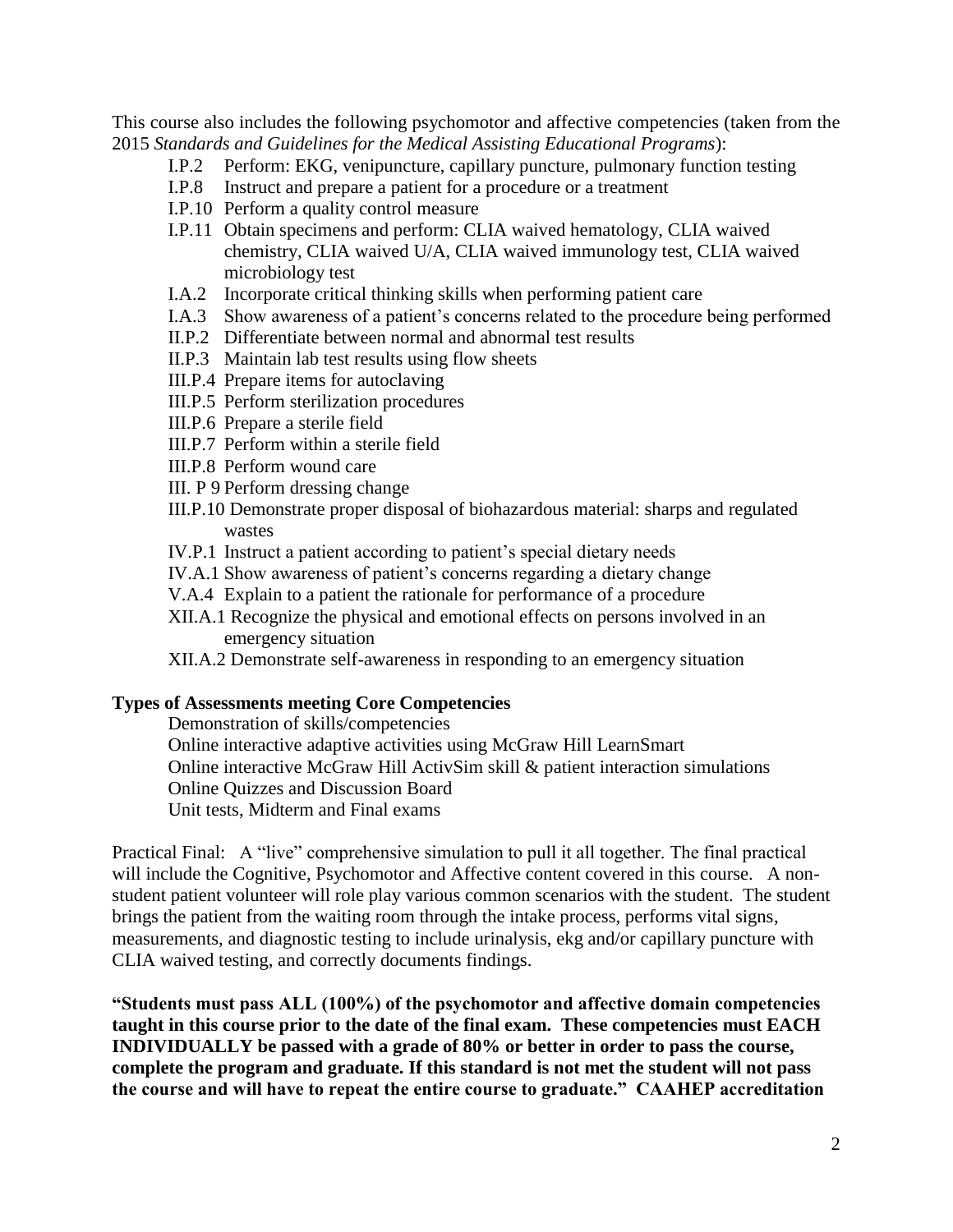**requires 100% of all Medical Assisting graduates pass 100% of all competencies.**

**MEDICAL ASSISTING STUDENTS - 74% is an estimated figure which is considered a minimum level of achievement. Any student who receives a final grade score below 74% WILL NOT PASS the course. Failure to receive a grade of 'C' or better will necessitate this course being repeated and passed successfully.** 

# **College Policies**

**Plagiarism:** Plagiarism and Academic Dishonesty are not tolerated at Northwestern Connecticut Community College. Violators of this policy will be subject to sanctions ranging from failure of the assignment (receiving a zero), failing the course, being removed/expelled from the program and/or the College. Please refer to your "Student Handbook" under "Policy on Student Rights," the Section entitled "Student Discipline," or the College catalog for additional information.

**Americans with Disabilities Act (ADA):** The College will make reasonable accommodations for persons with documented learning, physical, or psychiatric disabilities. Students should notify Dr. Christine Woodcock, the Counselor for Students with Disabilities. She is located at Green Woods Hall, in the Center for Student Development. Her phone number is 860-738-6318 and her email is [cwoodcock@nwcc.edu.](mailto:cwoodcock@nwcc.edu)

**School Cancellations:** If snowy or icy driving conditions cause the postponement or cancellation of classes, announcements will be made on local radio and television stations and posted on the College's website at [www.nwcc.edu.](http://www.nwcc.edu/) Students may also call the College directly at **(860) 738- 6464** to hear a recorded message concerning any inclement weather closings. Students are urged to exercise their own judgment if road conditions in their localities are hazardous.

**Use of Electronic Devices:** Some course content as presented in Blackboard Learn is not fully supported on mobile devices at this time. While mobile devices provide convenient access to check in and read information about your courses, they should not be used to perform work such as taking tests, quizzes, completing assignments, or submitting substantive discussion posts.

**Sexual Assault and Intimate Partner Violence Resource Team:** NCCC is committed to creating a community that is safe and supportive of people of all gender and sexual identities. This pertains to the entire campus community, whether on ground or virtual, students, faculty, or staff. Sexual assault and intimate partner violence is an affront to our national conscience, and one we cannot ignore. It is our hope that no one within our campus community will become a victim of these crimes. However, if it occurs, NCCC has created the SART Team - Sexual Assault and Intimate Partner Violence Resource Team - to meet the victim's needs.

SART is a campus and community based team that is fully trained to provide trauma-informed compassionate service and referrals for comprehensive care. The team works in partnership with The Susan B. Anthony Project to extend services 24 hours a day, 7 days a week throughout the year.